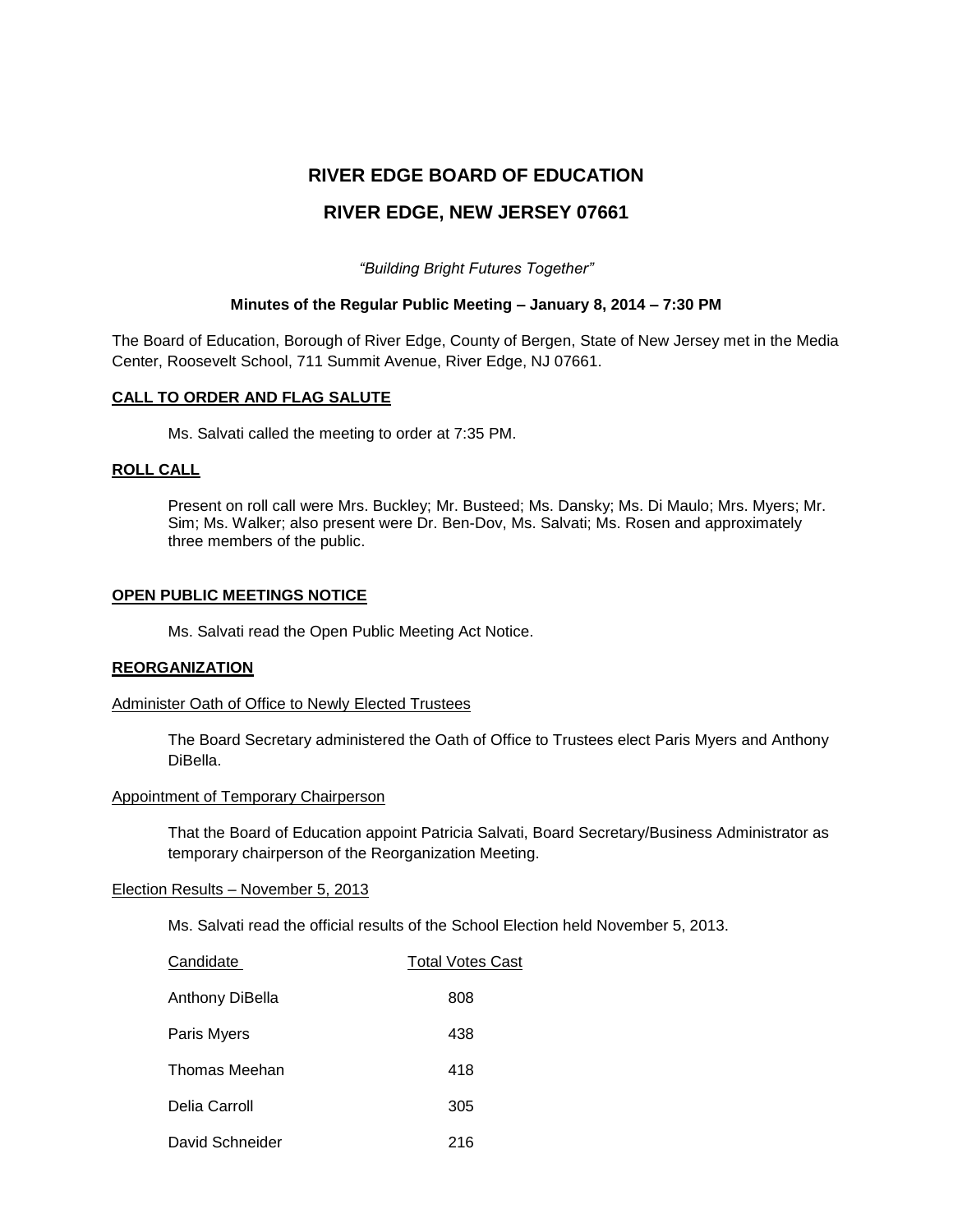2014 Board of Education and Expiration of Terms of Offices

| <b>Trustee</b>   | <b>Expiration of Terms</b> |
|------------------|----------------------------|
| Mary Kay Buckley | 2014                       |
| Sheli Dansky     | 2014                       |
| Colin Busteed    | 2015                       |
| Wendy Walker     | 2015                       |
| Gyuchang Sim     | 2015                       |
| Paris Myers      | 2016                       |
| Anthony DiBella  | 2016                       |

# Nomination and Election of President

Motion by Ms. Walker, seconded by Mr. Sim to nominate Paris Myers as Board President.

Motion by Mr. DiBella, seconded by Mr. Busteed to nominate Mary Kay Buckley as Board President.

Roll call was taken and Paris Maris was unanimously elected Board President.

## Nomination and Election of Vice-President

Motion by Mrs. Buckley, seconded by Ms. Walker to nominate Sheli Dansky as Vice-President.

Roll call was taken and Sheli Dansky was unanimously elected Vice-President.

President, Paris Myers assumed the Chair.

# Meeting Time & Location

Motion by Ms. Walker Seconded by Mr. Busteed

That the Board of Education continues to hold regular public meetings at 7:30 p.m. as follows:

| Date                                        | School                                                        |
|---------------------------------------------|---------------------------------------------------------------|
| January 8, 2014                             | Roosevelt School                                              |
| January 22, 2014                            | <b>Cherry Hill School</b>                                     |
| February 5, 2014                            | Roosevelt School                                              |
| February 26, 2014                           | Cherry Hill School (6 <sup>th</sup> Gr. Board of Education)   |
| March 12, 2014<br>March 26, 2014<br>Budget) | Roosevelt School<br>Cherry Hill School (Public Hearing on the |
| April 9, 2014                               | Roosevelt School                                              |
| April 23, 2014                              | Cherry Hill School                                            |
| May 7, 2014                                 | Roosevelt School                                              |
| May 28, 2014                                | <b>Cherry Hill School</b>                                     |
| June 11, 2014                               | Roosevelt School                                              |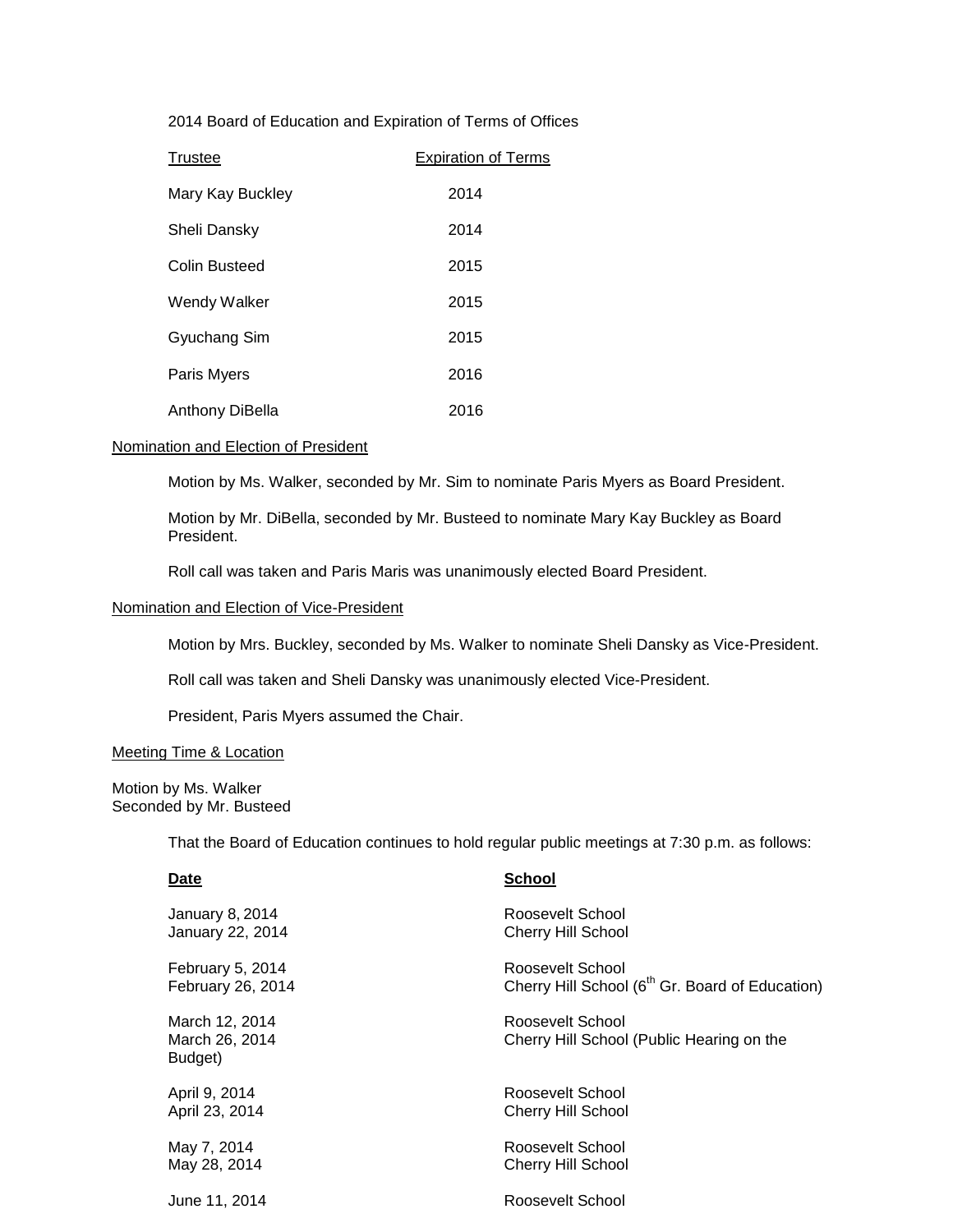| June 25, 2014      | Cherry Hill School        |
|--------------------|---------------------------|
| July 30, 2014      | <b>Cherry Hill School</b> |
| September 3, 2014  | Roosevelt School          |
| September 17, 2014 | Cherry Hill School        |
| October 8, 2014    | Roosevelt School          |
| October 29, 2014   | <b>Cherry Hill School</b> |
| November 12, 2014  | Roosevelt School          |
| November 19, 2014  | <b>Cherry Hill School</b> |
| December 3, 2014   | Roosevelt School          |
| December 17, 2014  | Cherry Hill School        |

FURTHER, provision is also made for closed meetings immediately following each regular meeting for the purpose of discussing personnel matters or any other private matters if necessary.

FURTHER, the Secretary of this Board is hereby authorized and directed to give at least 48 hours advance notice of all the aforesaid meetings, and said notice shall (a) be delivered to the municipal building and the post office; (b) be delivered to the Board's officially designated newspapers; (c) circulated in the School District; and (d) filed with the clerk of the Borough of River Edge, all as provided for the pursuant to the Open Public Meetings Act, Chapter 231, Laws of the State of New Jersey 1975.

### **Official Public Notice Newspapers**

FURTHER, that the Board of Education designate the *Suburban/Town News* and *The Record* as the Official Newspapers for the Board of Education until the next organization meeting.

# Parliament Procedure

FURTHER, that the Board of Education meetings be governed by parliamentary procedure of Robert's Rules of Order.

### Designation Board Secretary

FURTHER, that the Board of Education designate Patricia Salvati as Board Secretary until the next organization meeting.

### Rules, Regulations and Policies

FURTHER, that all rules, regulations and policies adopted in previous years, and not rescinded by the River Edge Board of Education be continued in full force and effect until altered, amended, modified or repealed by other resolutions of this Board.

## **Curricula**

FURTHER, that the Board of Education approve all current curriculum guides that have been developed in accordance with NJ Core Curriculum Content Standards and the Common Core State Standards until the next organization meeting.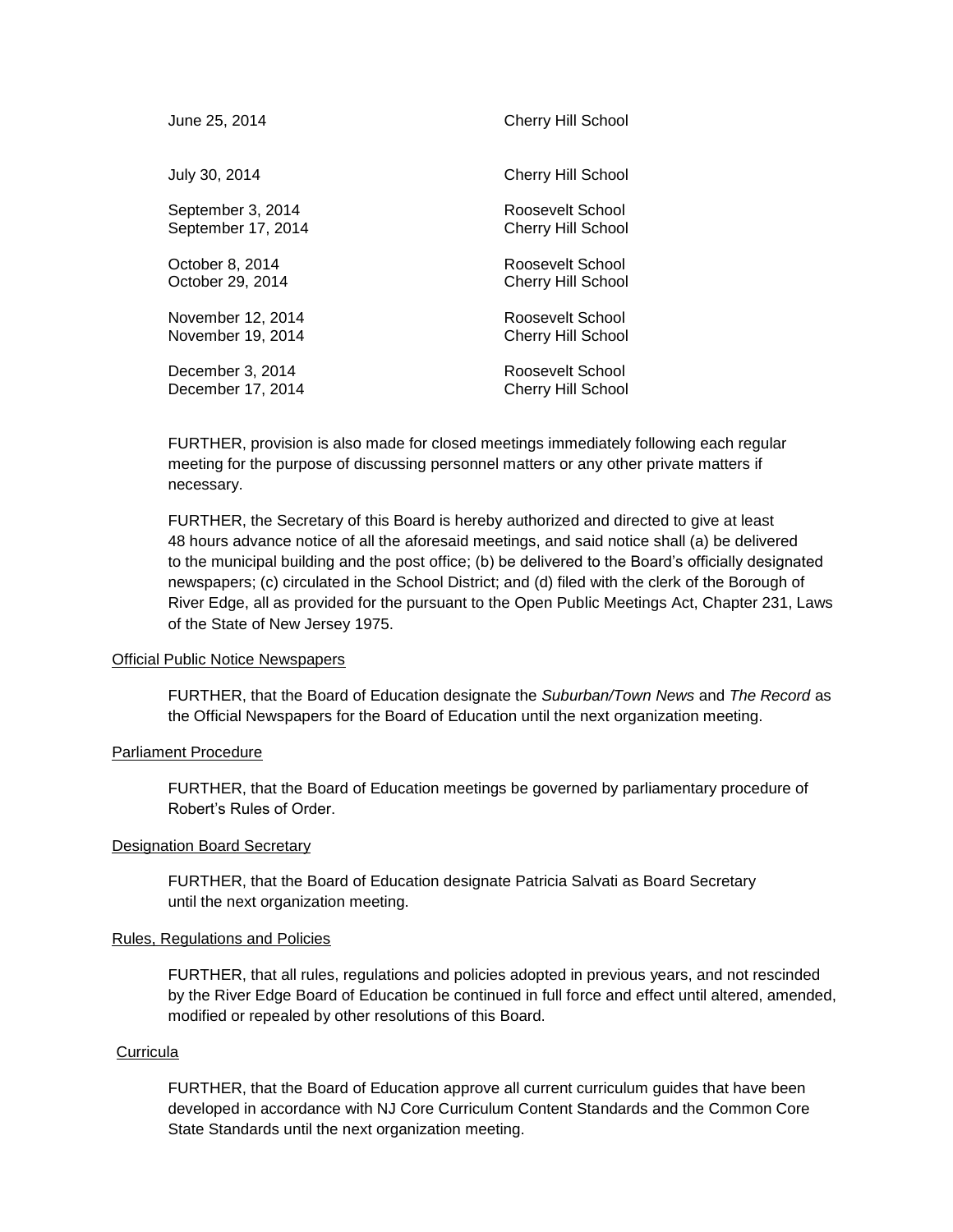## Mission Statement

FURTHER, that the Board of Education adopt the Mission Statement as follows:

The River Edge School District is a partnership of students, parents, staff, and community members. We are dedicated to providing a supportive environment in which all students can reach their maximum academic potential, while developing as responsible citizens who respect individuality. Our goals will be achieved because:

- curriculum and instruction are aligned with the Common Core State Standards and the New Jersey Core Curriculum Content Standards
- all decisions reflect the academic, social/emotional and physical needs of pre-K to sixth grade students
- cooperation and on-going communication exist between the school district and the community
- school administrators and the Board of Education work together to assess and adjust procedures in response to new mandates and the changing needs of the community

Ayes: Mrs. Buckley, Mr. Busteed, Ms. Dansky, Mr. DiBella, Mrs. Myers, Mr. Sim, Ms. Walker Nays: None

## School Ethics

Motion by Mr. Busteed Seconded by Mrs. Buckley

> FURTHER, that the Board of Education abide by the School Ethics Act and the Code of Ethics for School Board Members, pursuant to N.J.S.A.18A:12-21 et seq.

Ayes: Mrs. Buckley, Mr. Busteed, Ms. Dansky, Mr. DiBella, Mrs. Myers, Mr. Sim, Ms. Walker Nays: None

### Designation of Depositories & Signature Authorizations

Motion by Mrs. Buckley Seconded by Mr. Sim

> FURTHER, that the Board of Education designate the Capital One Bank as the depository for funds for the Board of Education.

FURTHER, that the Board Secretary/Business Administrator and the Treasurer of School Monies be authorized and directed to maintain accounts for and on behalf of the Board in Capital One Bank and

FURTHER, that the Board of Education official warrants be signed by three of the following five:

President, Vice President, Board Secretary/Business Administrator, Treasurer of School Monies, Superintendent of Schools

FURTHER, that the Board of Education approves the designated signatures on the above accounts as outlined in the attached document.

### Participation in Bergen County Banking Consortium

BE IT FURTHER RESOLVED that the Board of Education approves the district's participation in the Bergen County Banking Consortium (BCBANC) and authorize the School Business Administrator to serve as a trustee until the next organization meeting.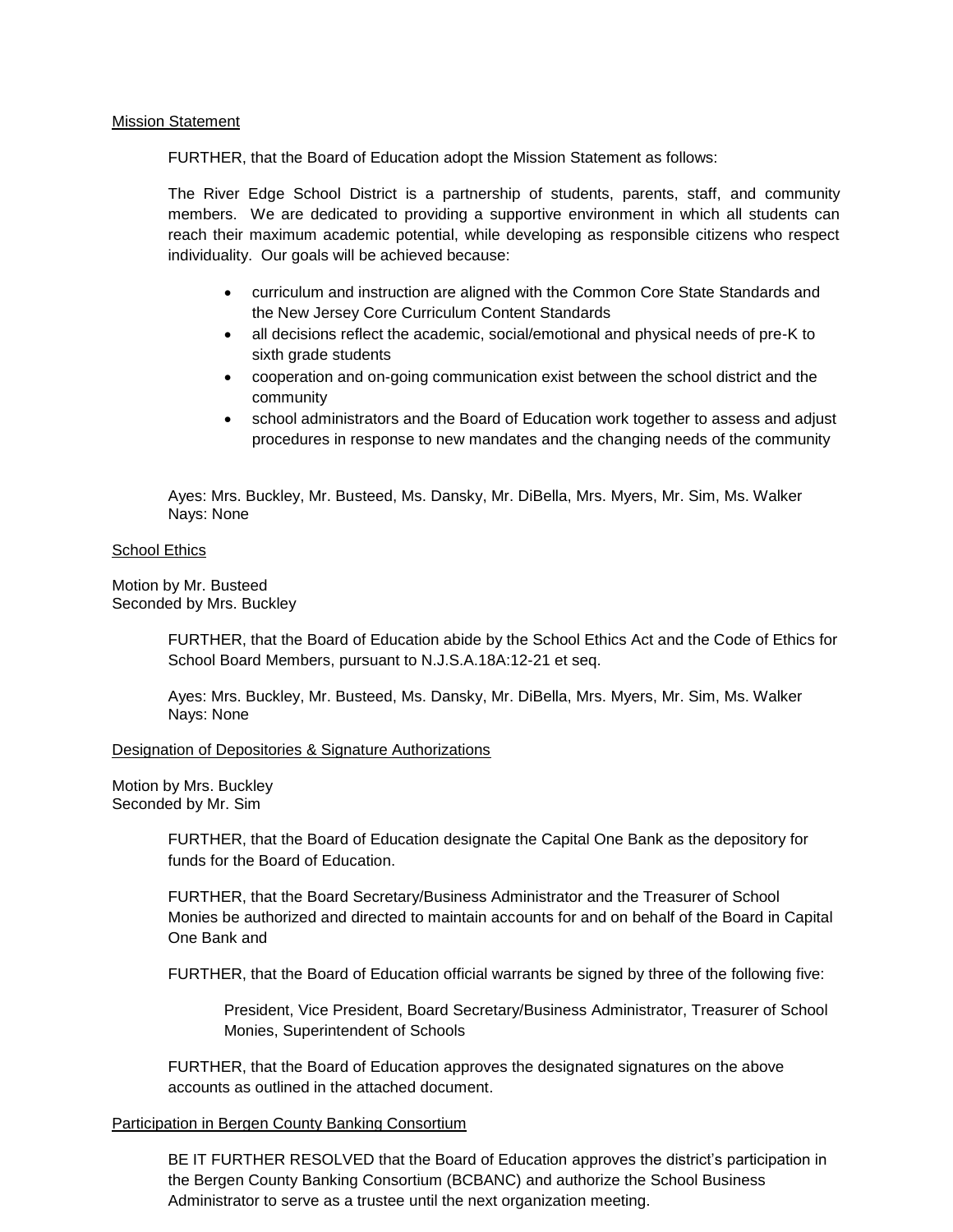# Signature Authorization – Taxes, Payroll, Insurance

FURTHER, that the President or Vice President in his/her absence, and the Board Secretary/Business Administrator or Superintendent in his/her absence, and the Treasurer of School Monies, be authorized and directed to execute warrants without further action on the part of the Board of the payment, when due, for salaries of all employees of the Board and for withholding taxes, pension funds, medical insurance plans, property insurance, Social Security and New Jersey Unemployment Insurance.

# Office Account Signatures

FURTHER, that the Board of Education Petty Cash Account be signed by either of the following:

- Patricia Salvati, Board Secretary/Business Administrator
- Dr. Tova Ben-Dov, Superintendent of Schools

FURTHER, that the maximum allowable amount per warrant be established at \$125.00 providing all necessary claims are found to be in order according to law.

# Designation of Board Auditor, and

FURTHER, that the Board of Education designate Gary Higgins, Lerch Vinci & Higgins, as Board Auditor until the next organization meeting.

# Designation Board Attorney

WHEREAS, the law firm of Fogarty & Hara, Esqs. has the expertise and experience to provide professional services to the River Edge Board of Education; and,

WHEREAS, the Board is desirous of appointing the law firm of Fogarty & Hara, Esqs, to provide professional services to the Board;

BE IT RESOLVED, that the River Edge Board of Education appoints the law firm of Fogarty & Hara, Esqs., as the Board Attorney until the next organization meeting at the following rates: \$165.00 Partner and \$145.00 Associate.

# Designation Board Architect

FURTHER, that the Board of Education designate DiCara Rubino Architects, as Board Architect until the next organization meeting.

# Designation Board Insurance Agencies

FURTHER, that the Board of Education designate Parsells Agency, Inc. of Closter, New Jersey as the Broker for NESBIG Insurance Fund.

FURTHER, that the Board of Education designate Brown and Brown Advisors of Lambertville, New Jersey as the Broker of Record for the Dental Benefits.

# Designation School District Consulting Physician

FURTHER, that the Board of Education designate Dr. Yvonne Driscoll as Board School Physician until the next organization meeting.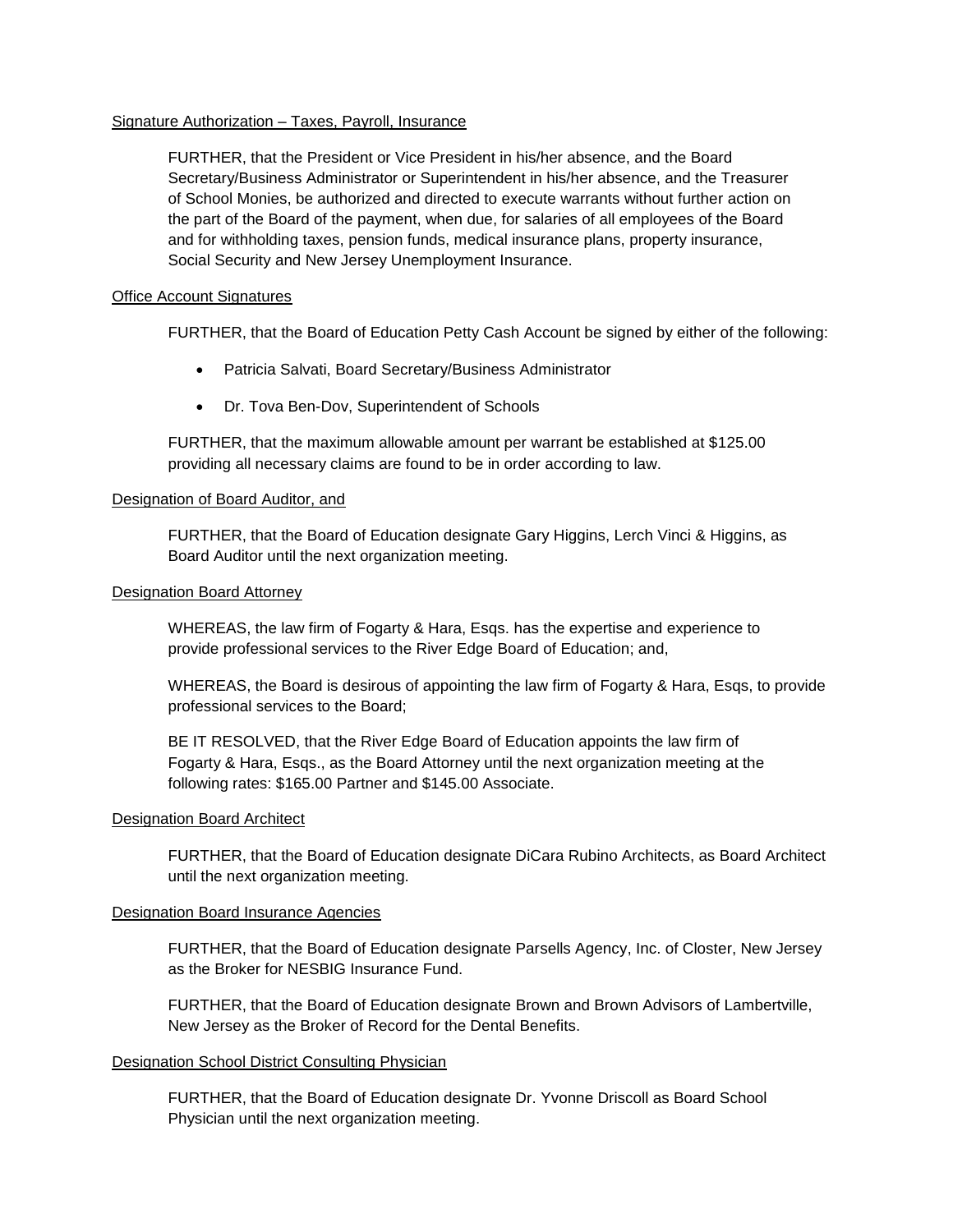## Public Agency Compliance Officer

FURTHER, that the Board of Education designate Patricia Salvati as Public Agency Compliance Officer until the next organization meeting.

### Officer of Public Records

FURTHER, that the Board of Education designate Patricia Salvati as Officer of Public Records until the next organization meeting.

## Designation Affirmative Action Officers

FURTHER, that the Board of Education designate Marisa Kossoy, Affirmative Action Officer, for the River Edge School District until the next organization meeting.

#### Designation 504 Coordinator

FURTHER, that the Board of Education designate Tara Benevento as 504 Coordinator until the next organization meeting.

#### Designation Attendance Officer

FURTHER, that the Board of Education designate Denise Heitman, Attendance Officer, for a yearly stipend of \$500.00 until the next organization meeting.

### Designation Homeless Student Liaison

FURTHER, that the Board of Education approve Beth Rosen, Homeless Student Liaison, for the River Edge School District until the next organization meeting.

### Designation District Anti-Bullying Coordinator

FURTHER, that the Board of Education designate Beth Rosen, District Anti-Bullying Coordinator, until the next organization meeting.

#### Designation Treasurer of School Funds

FURTHER, that the Board of Education designate Antoinette Kelly as Treasurer of School funds until the next organization meeting.

## Tri-District Interlocal Agreement

FURTHER, that the Board of Education renew the Interlocal Agreement with the River Dell School District for the coordination of curriculum services between River Dell, Oradell, and River Edge School Districts until the next organization meeting.

#### Designate Purchasing Agent

WHEREAS, the recent changes to the Public School Contracts Law gave Boards of Education the ability to increase their bid threshold up to \$36,000; and

WHEREAS, N.J.S.A. 18A:18A-3A, permits an increase in the bid threshold if a Qualified Purchasing Agent is appointed as well as granted the authorization to negotiate and award such contracts below the bid threshold: and

WHEREJ.A.C. 5:34-5 et seq. establishes the criteria for qualifying as Qualified Purchasing Agent; and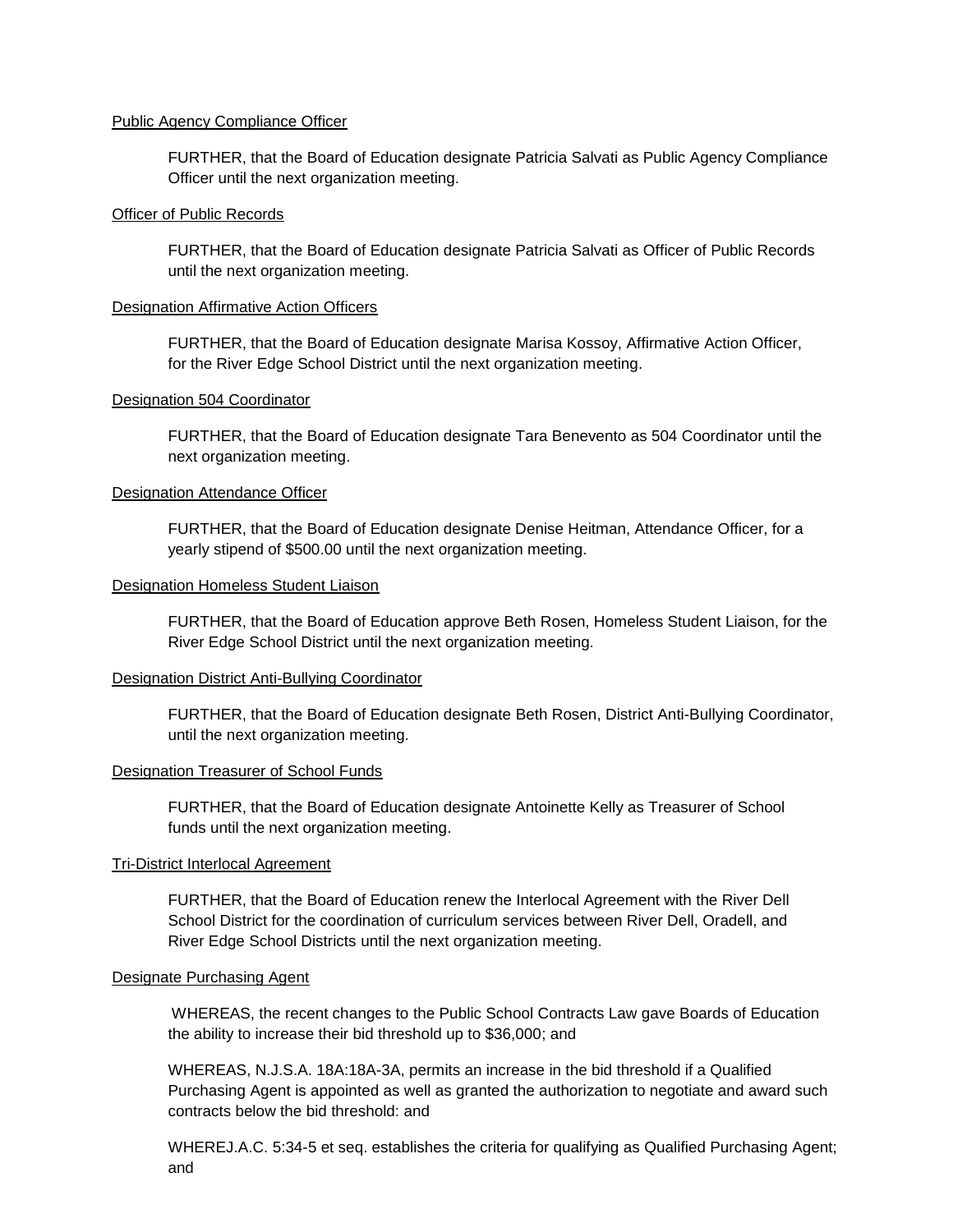WHEREAS, Patricia Salvati possesses the designation of Qualified Purchasing Agent as issued by the Director of the Division of Local Government Services in accordance with N.J.A.C. 5:34-5 et seq.: and

WHEREAS, River Edge Board of Education desires to increase the bid threshold as provided in N.J.S.A. 18A:18A-3; now, therefore, be it

RESOLVED, that the governing body of the River Edge Board of Education in the County of Bergen, in the State of New Jersey hereby increases its bid threshold to \$36,000; and be it further

RESOLVED, that the governing body hereby appoints Patricia Salvati as the Qualified Purchasing Agent to exercise the duties of a purchasing agent pursuant to N.J.S.A. 18A:18A-2b, with specific relevance to the authority, responsibility, and accountability of the purchasing activity of the Board of Education; and be it further

RESOLVED, that in accordance with the N.J.A.C. 5:34-5.2 the Board of Education Secretary is hereby authorized and directed to forward a certified copy of this resolution and a copy of Patricia Salvati's certification to the Director of the Division of Local Government Services.

Move to authorize the Business Administrator/Board Secretary to seek sealed bids, Educational Data Services, county contract, and/or state contract for all goods and services until the next organizational meeting.

## AHERA Coordinator

FURTHER, that the Board of Education designate Environmental Design, Inc. to become the designated person to ensure compliance with the Asbestos Hazard Emergency Response Act (AHERA) until the next organization meeting.

# Membership in Bergen County Region V

FURTHER, that the Board of Education continue its membership in the Bergen County Region V Council for Special Education, and does hereby accept, adopt and agree to comply with the Region V by-laws; designates the District Superintendent as its representative to Region V; and empowers her to cast all votes and take all other actions necessary to represent its interest in Region V; until the next organization meeting and

FURTHER, approve the Joint Transportation Agreement for all River Edge students who are transported through Region V.

Ayes: Mrs. Buckley, Mr. Busteed, Ms. Dansky, Mr. DiBella, Mrs. Myers, Mr. Sim, Ms. Walker

Nays: None

# **SPECIAL/DISCUSSION ITEMS**

Public Comments on Agenda Items – None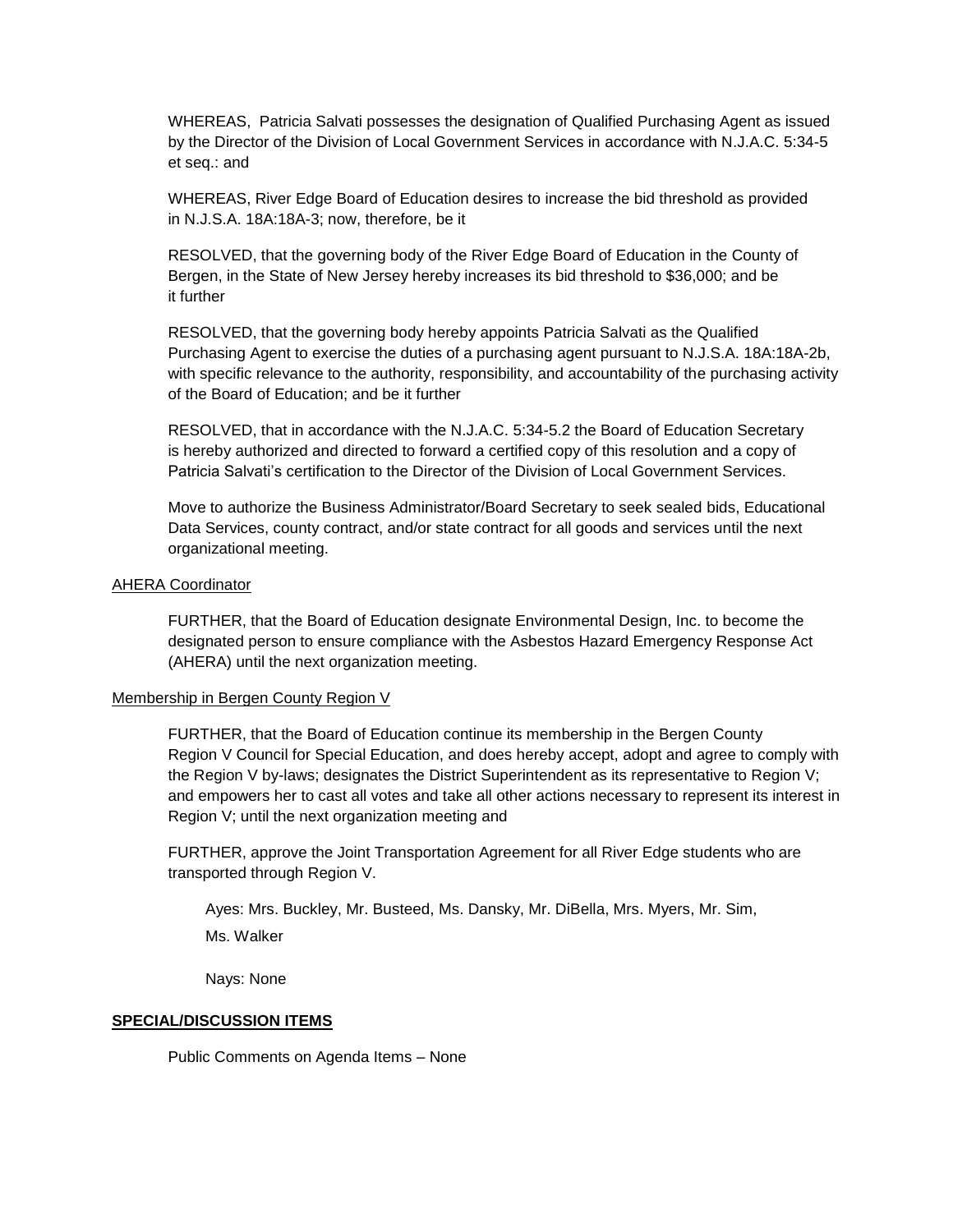# **REPORTS**

# **SUPERINTENDENT**

Dr. Ben-Dov reported on the following:

- Dr. Ben-Dov welcomed everyone back from the Holiday Recess and wished all a Happy New Year.
- Dr. Ben-Dov complimented the Custodial Staff on all of their hard work with snow removal. The district only had to use one snow day so far this winter.
- Dr. Ben-Dov will propose two drafts of the 2014-2015 school calendar to the Board members at the January 22, 2014 Board Meeting. The difference between the two calendars is one has a full week February Break and the other calendar has two days February Break.
- The Student Board Meeting will be held on Wednesday, February 26, 2014.
- There will be Technology Presentation at the January  $22<sup>nd</sup>$  Board Meeting by Mrs. Heitman. There will also be a Technology Forum on Tuesday, January 21<sup>st</sup>.
- There will be a Policy Committee Meeting at 6:30 on Wednesday, January 22, 2014.
- Mid-year review for Non-Tenured Personnel will take place during a closed session at the February 5, 2014 Board Meeting.
- Curriculum is being developed for grammar by Tri-District. The district purchased grammar books for grades 2-6.
- International Day is scheduled for Thursday, February 6, 2014. Dr. Ben-Dov will meet with the PTO to discuss the process, date, and format for this event.
- Dr. Ben-Dov attended an R.T.I. (Response to Intervention) meeting on January  $8^{th}$ . The district is working on achieving consistency and cohesion on how RTI is implemented in the schools. Gianna Apicella ran the meeting.
- Dr. Ben-Dov, Victor Tee, Paul Garofano and other administrators are going to training on January 16, 2014 for P.A.R.C.C. On March 24, 2014 Roosevelt will participate in a field test for two third grade classes.
- The district was approved for a ROD Grant for the roof replacement on the Cherry Hill School, but not the asbestos project. Mr. Lyons wrote a letter to Senator Gordon requesting that the asbestos project be re-evaluated. Senator Gordon wrote a letter on behalf of the River Edge District to the State.

# **PRINCIPAL**

Ms. Rosen reported on the following:

- The students are surviving the cold and having indoor recess. The aides are doing a great job with the students during drop off, pick up and recess with keeping the children safe and warm.
- Cherry Hill talent show will be held on Friday, January 10, 2014 at the River Dell Middle School at 7:00PM.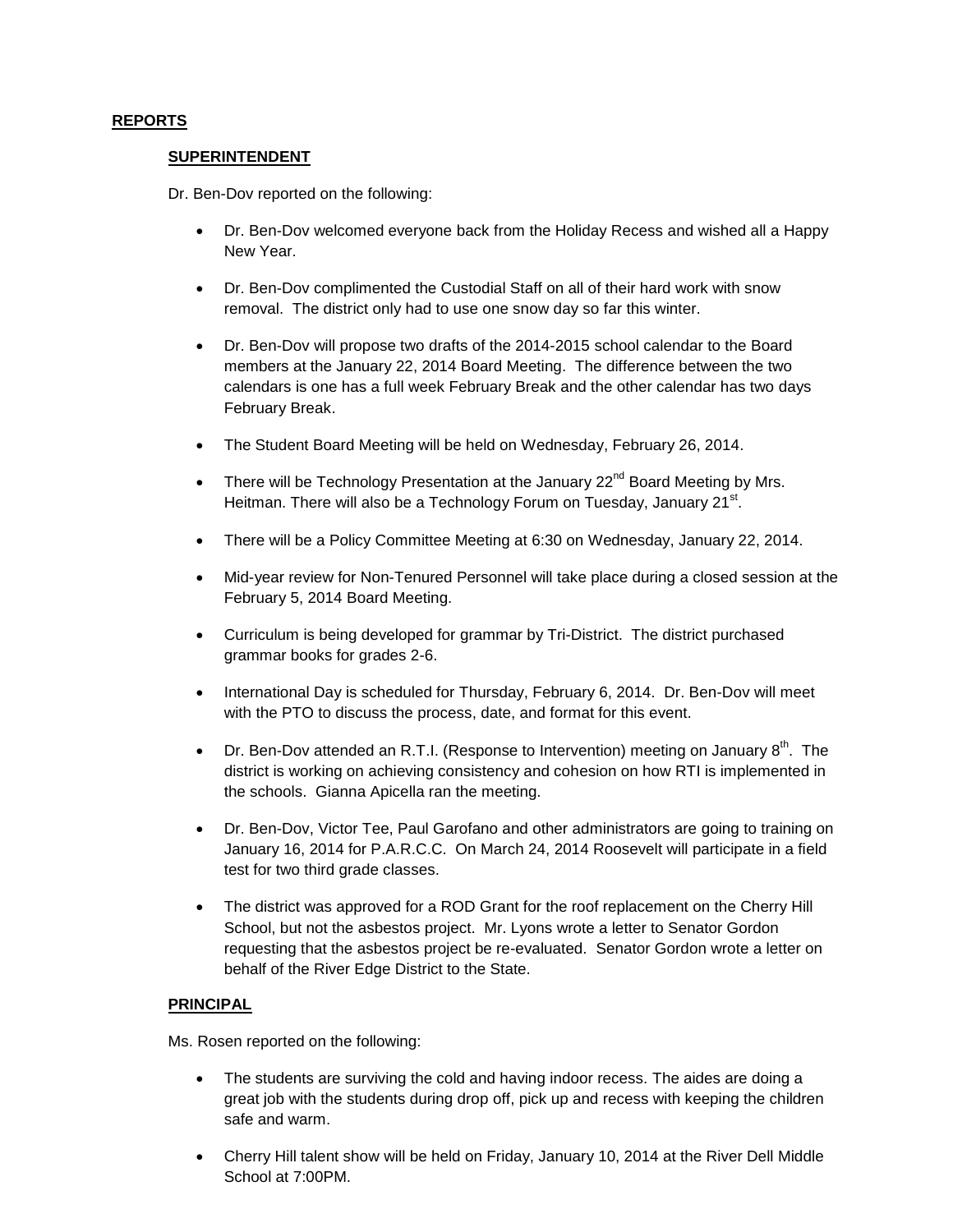- Pre-registration for New Bridge Center has quite robust numbers and may be higher than last years. The 2014-2015 pre-registration will be on Tuesday, January 14, 2014 for Roosevelt Families and Thursday, January 16, 2014 for Cherry Hill Families.
- There will be a NJ CAP presentation for Teachers on January 27th and a Forum for parents on February 11<sup>th</sup>. In February or March there will be classroom presentations for students. This was accomplished with a grant from REEF.

# **BOARD SECRETARY**

Ms. Salvati reported on the following:

- The Saturday Budget Meeting will be on March 8, 2014.
- The tentative 2014-2015 Budget is due to the County on March 10, 2014.
- The deadline for submitting a petition for School board elections has been changed to the last Monday in July.
- The Personal/Relative and Financial Disclosure Statements are due to the County no later than April  $30<sup>th</sup>$ . The filings for Disclosure Statements are now completed online.
- Ms. Salvati met with a representative from Capital One and will receive a complimentary scanner from Capital One. She will now be able to deposit checks through the scanner. Ms. Salvati will close three of our bank accounts within the next few months. She will have a resolution on an upcoming agenda.

# **PRESIDENT**

Mrs. Myers reported on the following:

- Mrs. Myers thanked the board members for electing her as the new River Edge Board President.
- Mrs. Myers will have the 2013-2014 School Board Committees by the January 22, 2014 Board Meeting. Mr. Busteed suggested having a Technology Committee.

# **COMMITTEES**

- Ms. Dansky stated there will be a Bergen County Meeting on Tuesday, February 4, 2014 at Carlstadt Public School.
- Mrs. Walker met with Senator Gordon today along with a representative from Fair Lawn and Oradell District regarding many topics.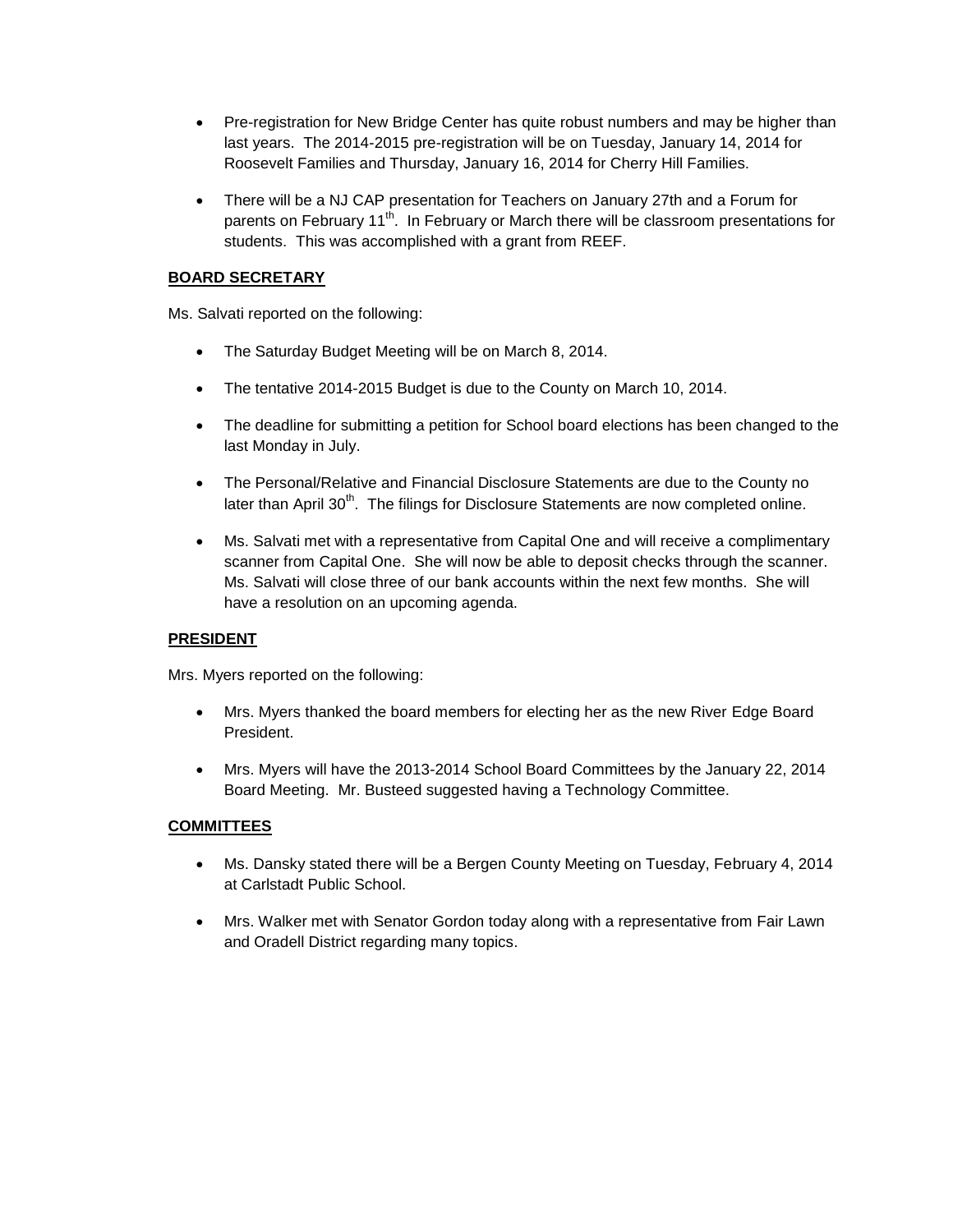# **MOTIONS TO BE ACTED UPON**

## **ADMINISTRATION/POLICY**

Motion by Ms. Walker Seconded by Mr. Busteed

1. That the Board of Education approves the following fire and evacuation drills: (Addendum)

| <b>School</b>      | <b>Fire Drills</b> | <b>Security Drills</b>     |
|--------------------|--------------------|----------------------------|
| Cherry Hill School | December 23, 2013  | December 10, 2013 Lockdown |
| Roosevelt School   | December 20, 2013  | December 19, 2013 Lockdown |

2. That the Board of Education approve the staff development training as per the schedules for January 2014 including relevant mileage reimbursement. (Addendum)

Ayes: Mrs. Buckley, Mr. Busteed, Ms. Dansky, Mr. DiBella, Mrs. Myers, Mr. Sim, Ms. Walker Nays: None

# **CURRICULUM/EDUCATION**

# **BUILDINGS & GROUNDS**

Motion by Mr. Busteed Seconded by Mrs. Buckley

1. **Whereas**, The Board of Education of River Edge in the County of Bergen, New Jersey (the "board"), desires to proceed with a school facilities project consisting generally of:

TOILET RENOVATIONS AT ROOSEVELT ELEMENTARY SCHOOL

 **Whereas**, the Board now seeks to take the initial steps in order to proceed with the Project:

NOW, THEREFOREFORE, BE IT RESOLVED BY THE BOARD OF EDUCATION OF THE RIVER EDGE IN THE COUNTY OF BERGEN, STATE OF NEW JERSEY, as follows:

**Section 1**. In accordance with the requirement of Section 6A:26-3 of the New Jersey Administrative Code, the Board hereby approves the Schematic Plans prepared in connection with the Project and the Board further authorizes the submission of same to the Bergen County Superintendent of Schools and the New Jersey Department of Education for approval.

**Section 2**. The Board hereby authorizes the amendment to its Long-Rang Facilities Plan in order to reflect the proposed Project.

**Section 3**. The School Administration and such other officers and agents of the Board as are necessary, including the Board attorney, bond counsel and architect, are hereby authorized to perform such other acts, to execute such other documents and to do such other things as are necessary to implement the determinations of the Board set forth in this resolution.

**Section 4**. This resolution shall take effect immediately.

Ayes: Mrs. Buckley, Mr. Busteed, Ms. Dansky, Mr. DiBella, Mrs. Myers, Mr. Sim, Ms. Walker Nays: None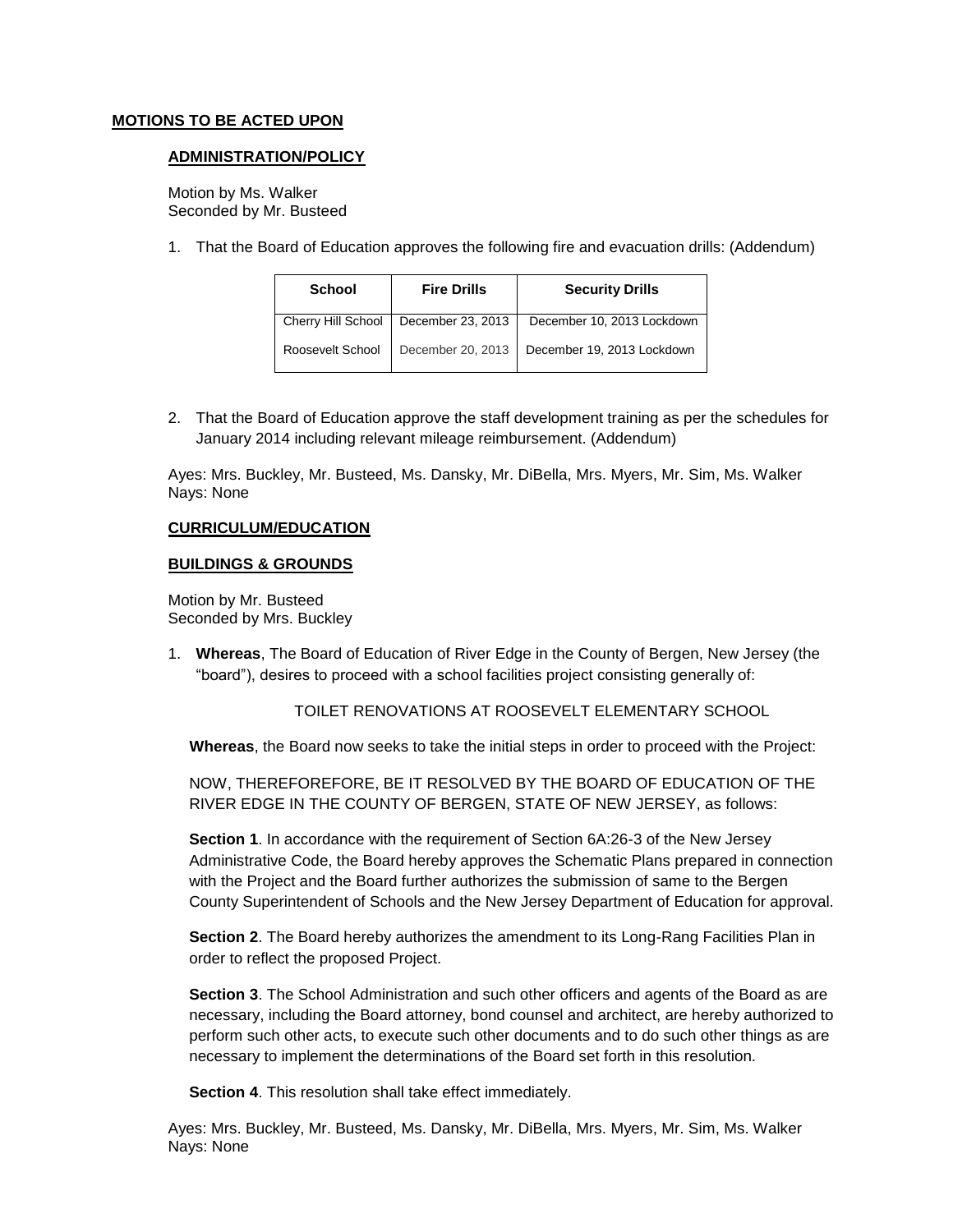# **FINANCE/GRANTS/GIFTS**

Motion by Mrs. Buckley Seconded by Mr. Sim

1. That the Board of Education accept a donation from Craig and Andrea Horowitz in the amount of \$2,500.00 to be used for the River Edge Building Bridges program.

Ayes: Mrs. Buckley, Mr. Busteed, Ms. Dansky, Mr. DiBella, Mrs. Myers, Mr. Sim, Ms. Walker Nays: None

# **PERSONNEL**

Motion by Mr. Sim Seconded by Ms. Dansky

- 1. That the Board of Education approves a Maternity/Disability Leave of Absence for Keri Rehns to commence on, or about June 2, 2014 through June 30, 2014 and a State Family leave of absence/Child Rearing Leave effective September 2, 2014 through December 31, 2014.
- 2. That the Board of Education approve the following individuals for the movement on the step guide based on educational credentials.

Jennifer Glaydura from MA+15 to MA+30

Ayes: Mrs. Buckley, Mr. Busteed, Ms. Dansky, Mr. DiBella, Mrs. Myers, Mr. Sim, Ms. Walker Nays: None

# **RIVER EDGE SPECIAL EDUCATION**

# **REGION V ADMINISTRATION & TRANSPORTATION**

Motion by Ms. Dansky Seconded by Mr. DiBella

1. That the Board of Education approve the following Renewal Contracts for Destiny Morgan Educational. (Addendum)

| Route # | <b>Transporter</b>                | <b>Per Diem</b> |
|---------|-----------------------------------|-----------------|
| 1613    | C.P. Center/Fairlawn              | \$216.59        |
| 1834    | <b>Community Lower/Anna Scott</b> | \$182.37        |
| 1953    | C.P. Center/Clifton               | \$245.74        |
| 1965    | Reed Academy                      | \$222.70        |
| 1966    | ECLC                              | \$215.52        |
| 1984    | Clifton C.P. Elementary & H.S.    | \$173.44        |
| 1989    | <b>Holmstead School</b>           | \$183.70        |
| 1991    | Bergen Ctr. Child Dev.            | \$188.84        |